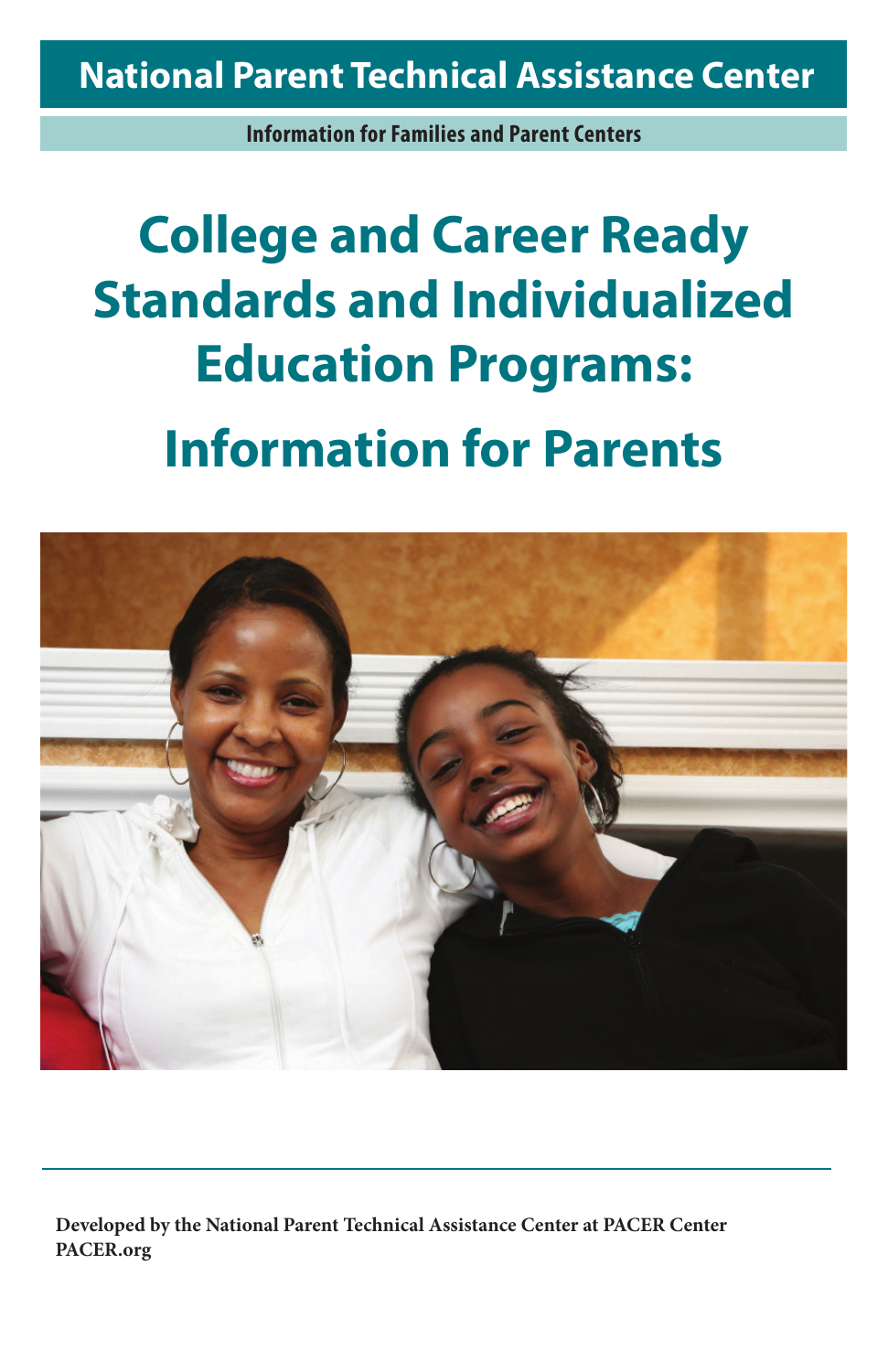## **Introduction**

Ensuring that each student is ready for college and employment after graduating from high school is an increasing priority across the country. To accomplish this goal, many states are adopting "college and career ready standards\*," which are a set of high expectations for all students, including students with disabilities.

This document provides parents and other family members with information about the Standards and explains their importance during the development and implementation of Individualized Education Programs (IEPs). By learning about the Standards, parents will be more prepared to support their children's schooling and play an active role in decisions about their children's educational programs.

## **Students with Disabilities and the Standards**

#### **How will the Standards affect the education of students with disabilities?**

Many states and local districts throughout the country have been updating their curricula and reviewing their teaching and testing practices to align with the Standards. The education of students with disabilities may be affected in the following ways:

### *Increased Access to the General Education Curriculum*

Students with disabilities have been included in the Standards initiative as a means of encouraging high expectations for all students and providing access to the general education curriculum.

*\*Many states have adopted the "Common Core State Standards," while others have developed their own state-specific standards. This document uses the general term "the Standards" to refer to either type of academic standards for students.*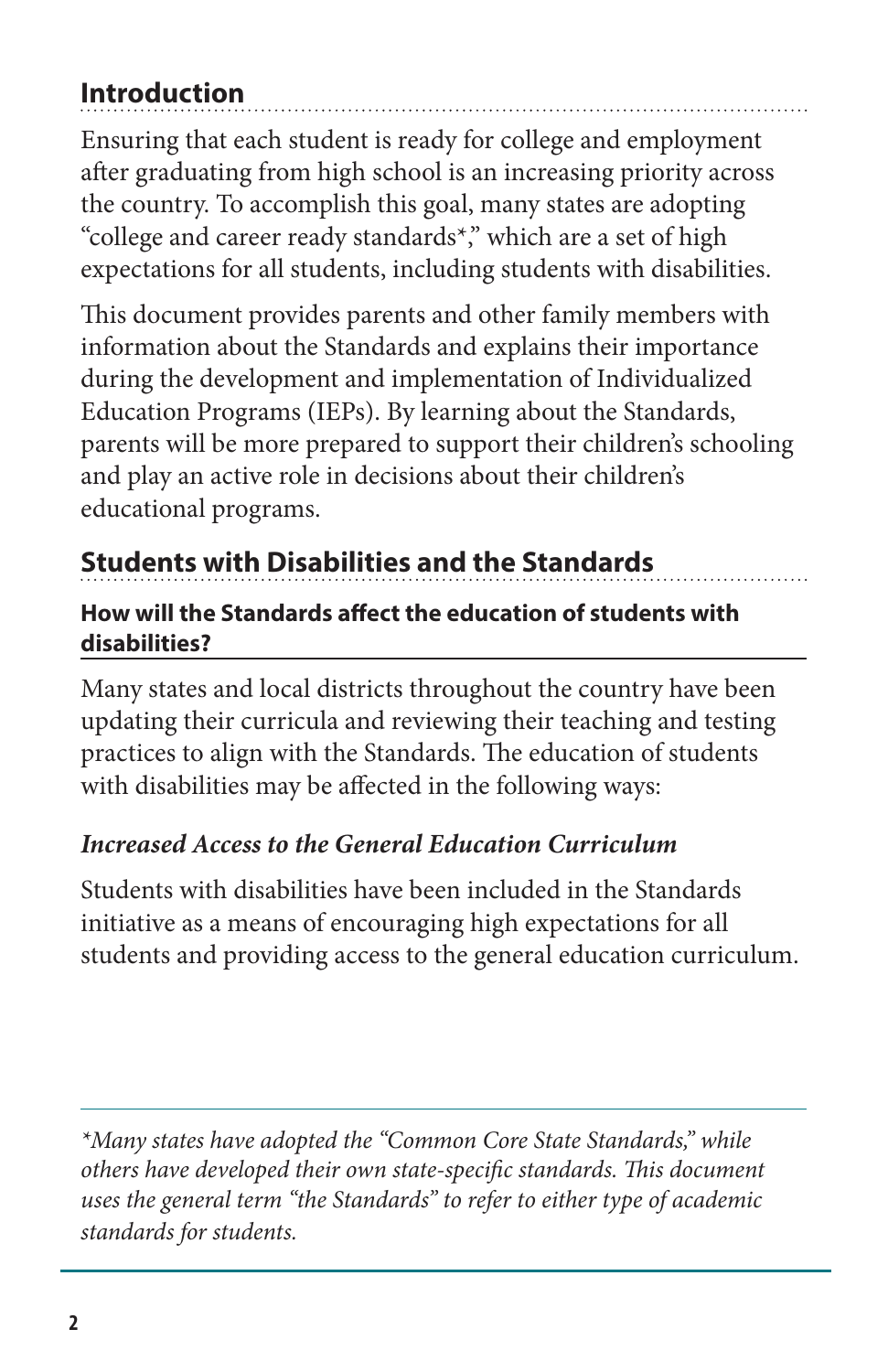**"Students with disabilities must be challenged to excel within the general curriculum and be prepared for success in their post-school lives, including college and/or careers. These common standards provide an historic opportunity to improve access to rigorous academic content standards for students with disabilities."** 

*http://www.corestandards.org/assets/applicationto-students-with-disabilities.pdf* 

## *Individualized Education Program*

To support standards-based instruction for all students, the Standards should serve as the starting point for the development of IEPs in the areas of English and math. While the basic requirements for IEP development are the same (e.g., IEP participants, timelines, components), it is important that IEP meetings focus on each student having access to, being actively engaged in, and benefiting from Standards-based instruction. IEPs should also address the student's participation in state assessments and procedures for monitoring student progress throughout the school year in relation to the Standards.

#### *Statewide Assessments*

Each state decides whether it will continue to administer its current state assessment, revise its assessment, or participate in one of the new assessments being developed at the national level. These statewide assessments, also known as large-scale assessments, will provide one measure of student progress.

The groups developing the new assessments at the national level are Partnership for the Assessment of Readiness for College and Careers (PARCC) and SMARTER Balanced Assessment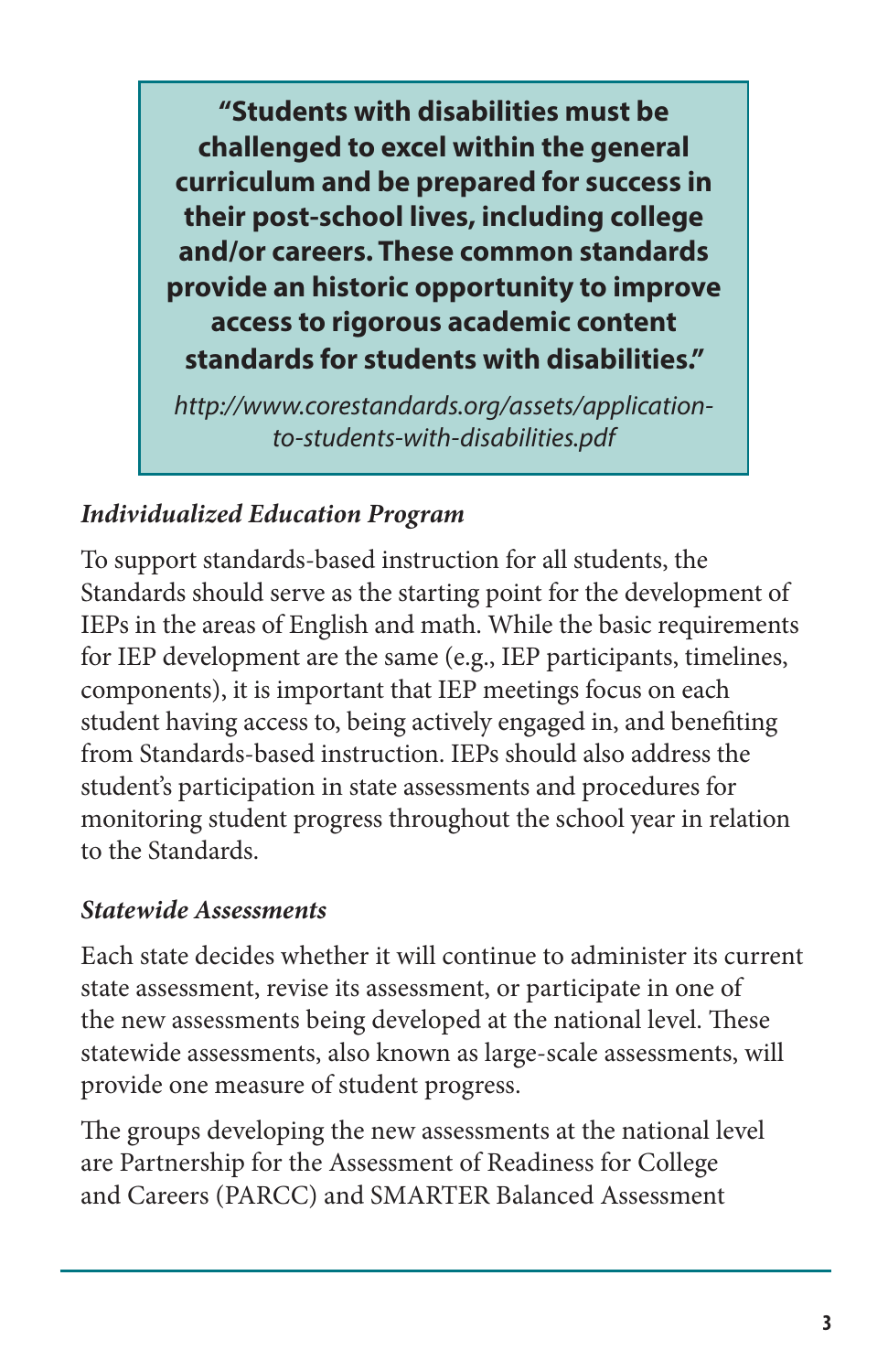Consortium (Smarter Balanced). States that joined one of the two national assessment groups are scheduled to administer new assessments during the 2014-2015 school year. It is expected that the majority of students with IEPs will participate in the same assessment as their nondisabled peers. These groups have published documents describing accessibility features and accommodations for students with disabilities.

States also have the option of selecting one of the two nationally developed alternate assessments that are being developed for a small percentage of students with disabilities, particularly those students with significant cognitive disabilities. The Dynamic Learning Maps (DLM) Alternate Assessment Consortium and the National Center and State Collaborative (NCSC) are the two groups responsible for the development of these assessments.

## **Connecting IEPs to the Standards**

### **What are Best Practices for Developing Standards-Based IEPs?**

In order for students with disabilities to make progress toward meeting the Standards, each English and math component of the IEP should be developed in relation to age-appropriate, grade level benchmarks. A Standards-based IEP may benefit a student by:

- Helping parents and teachers to understand and communicate about how the student is performing in comparison to gradelevel standards;
- Identifying the specialized instruction, supports and services, and assistive technology the student may need to access and benefit from grade-level curricula and instruction; and
- Focusing on skills and routines that will help to narrow or close the gap between a student's performance and grade-level expectations.

Standards-based IEPs should also address the additional individual academic and functional needs of each student, as determined by the IEP team.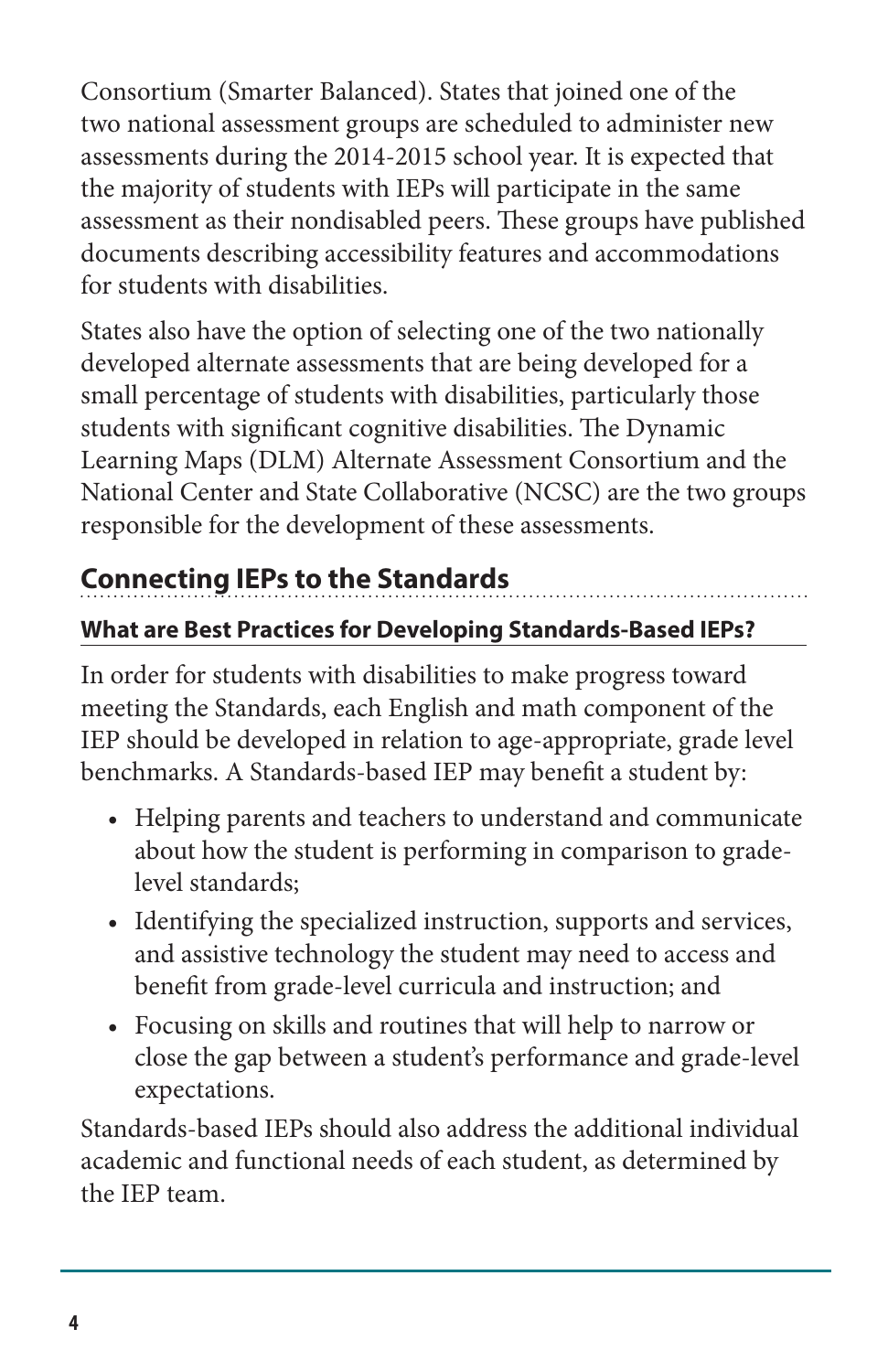### *1. Identifying Present Levels of Academic Achievement and Functional Performance (PLAAFP)*

The Present Levels of Academic Achievement and Functional Performance includes key information about how the student is currently performing and how the student's disability affects his or her involvement and progress in the general education curriculum. It is very important to develop an accurate description of the student's current levels of performance for English and math in relation to the Standards. In middle school and high school, the teacher most familiar with these Standards and the general curriculum will often be the grade-level general education teachers of a specific subject. Parents may want to request these teachers' participation in the annual IEP meeting.

In some instances the student will be new to special education, and the IEP is being developed for the first time. For other students, the IEP is being developed as part of the annual review process. In both instances, it is important to collect and use assessment information that is directly related to the English and Math Standards' knowledge and skills.

There are several factors that the IEP team may discuss when preparing the Present Levels of Academic Achievement and Functional Performance. It is helpful to begin the IEP meeting by focusing on a student's strengths and then consider the impact of the disability on the student's involvement and progress in the general education curriculum.

### **Student's Strengths**

- What are the Standards-based skills and knowledge that the student can demonstrate correctly and independently?
- What are the Standards-based skills and knowledge that the student can demonstrate correctly with teacher assistance or other types of instructional support?
- What positive learning qualities has the student demonstrated that led to academic progress in the past?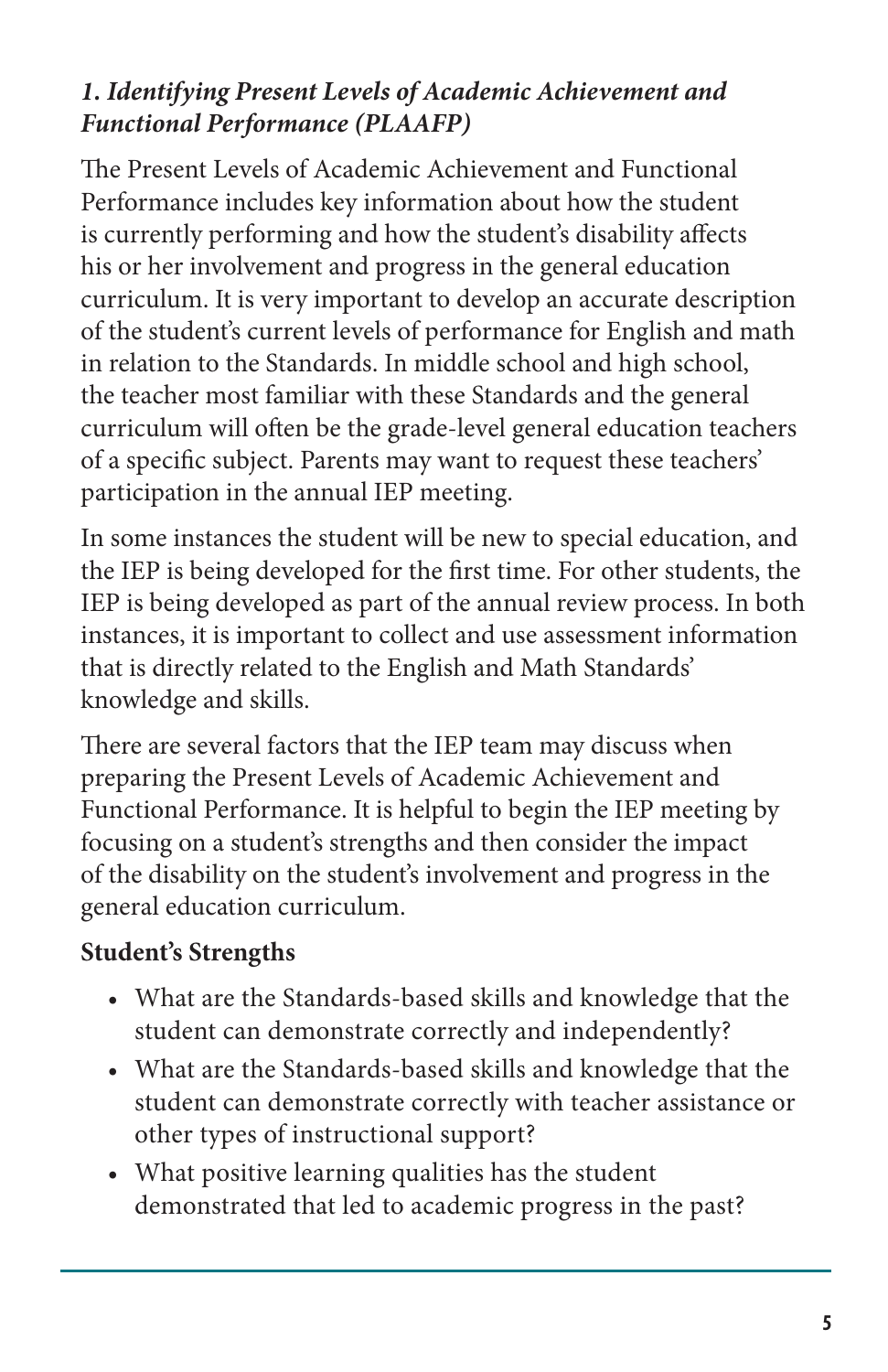- What instructional supports, services, and assistive technology have provided access to the general education curriculum in the past?
- What instructional supports, services, and assistive technology helped the student make academic gains and demonstrate academic progress in the past?

The following data sources may be used to provide information about students' areas of academic strength and need:

- standardized tests
- ongoing curriculum-based assessments
- other types of classroom assessments
- teacher and parent observations
- student input
- student work samples

#### **Impact of Student's Disability**

- What are the student's learning and instructional needs that result from his or her disability in the areas of English and math?
- What learning characteristics have interfered with the student making progress in English and math?
- What basic skills has the student had difficulty learning that are critical for progress to occur toward meeting the Standards?

#### *2. Setting Instructional Goals and Short-term Objectives*

The Individuals with Disabilities Education Act (IDEA) requires that the IEP include a statement of measurable annual academic and functional goals. In some cases (when required by the state or if a student takes alternate assessments based on alternate achievement standards), short term objectives or benchmarks must also be included in the IEP.

In a Standard-based IEP, goals and objectives should be written to support the student's attainment of grade-level English and Math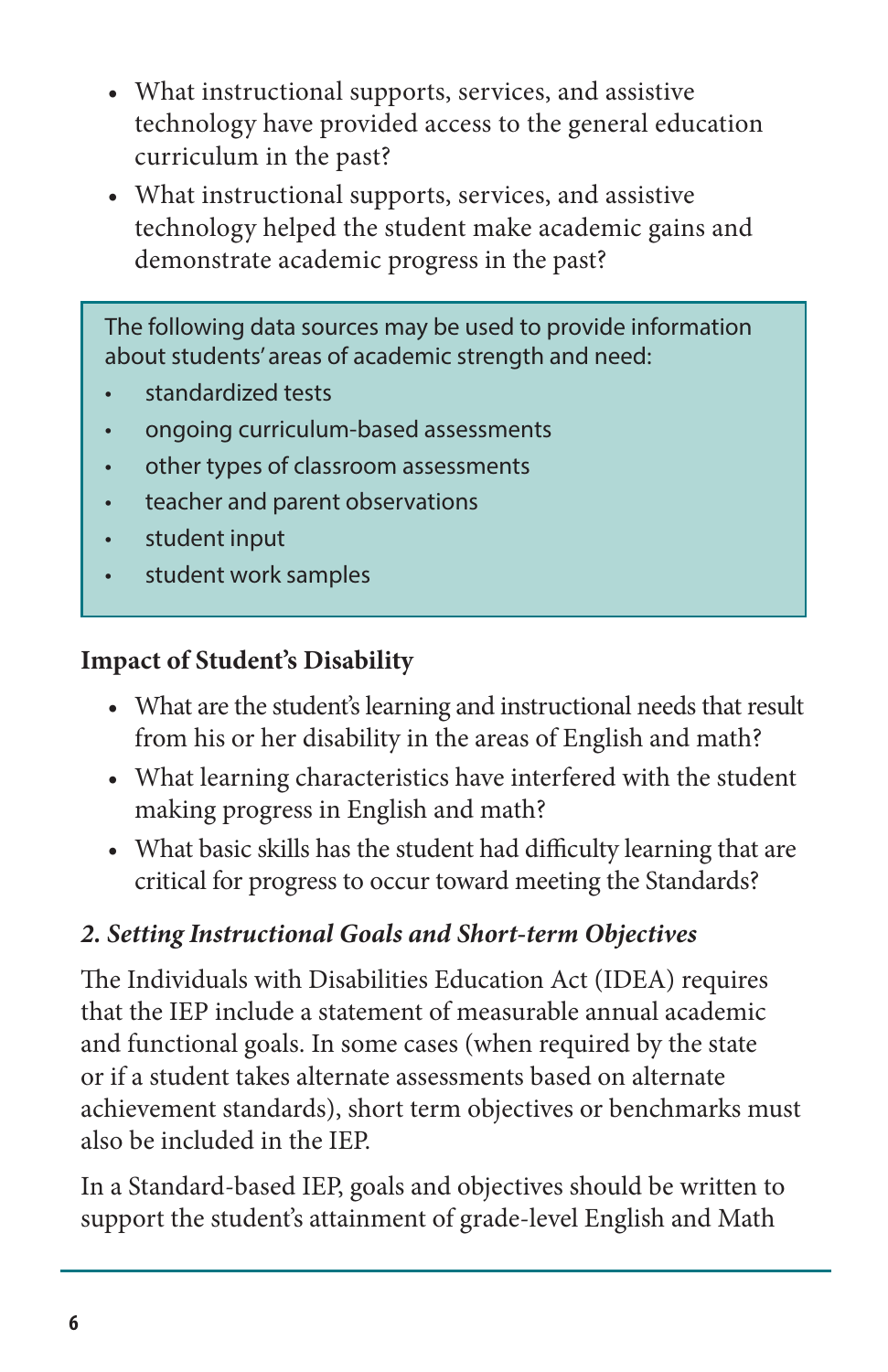Standards and be based on the student's Present Levels of Academic Achievement and Functional Performance. A student's IEP will also likely include goals and objectives in communication, social, behavioral, sensory, health or physical areas based on the student's unique needs and instructional program.

When determining goals and objectives, the following issues should be discussed among the IEP team members, including the parent or guardian:

- What are the Standards-based skills and knowledge the student has been taught in the past that he or she cannot perform independently?
- What are the Standards-based skills and knowledge the student will need to be taught directly with opportunities for repeated practice?
- What are the Standards-based skills and knowledge for which the student will require specially designed instruction, including supports, services, and assistive technology?
- What other educational needs does the student have, that are related to his or her disability, which must be part of instruction, in order for the student to be involved in and make progress in the general education curriculum?

### *3. Selecting Needed Special Education, Related Services, and Supplementary Aids and Services*

In order for students with disabilities to access the Standards and demonstrate their knowledge and skills in English and math, their IEPs must include appropriate special education supports and services, including any needed assistive technology. Decisions about the specific special education supports and services that are needed should be based on the student's strengths and needs described in the Present Levels of Academic Achievement and Functional Performance and the selection of IEP goals. The IEP team should determine the types of support needed and how often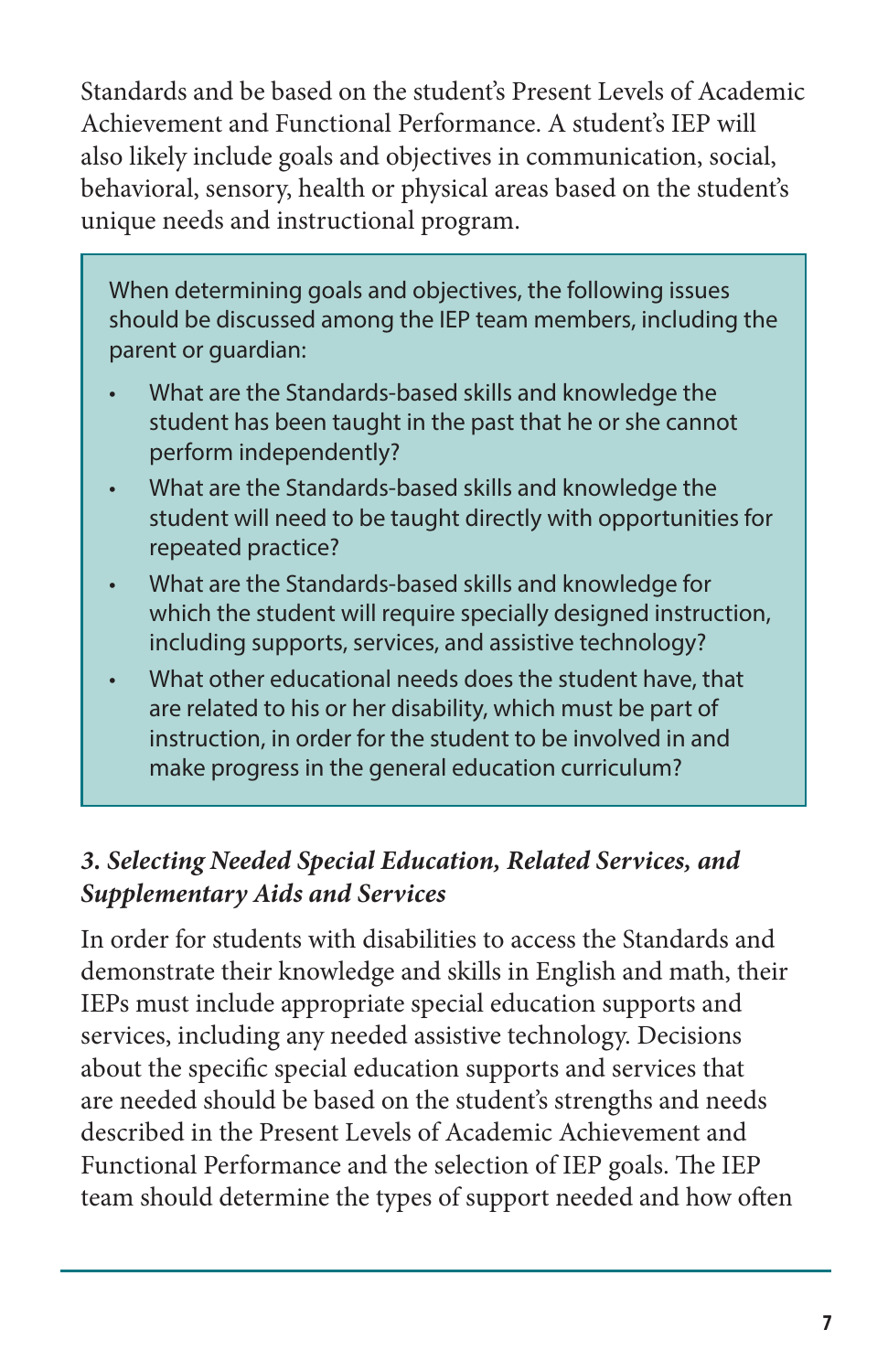they should be provided to enable the student to make progress toward the age-appropriate, grade level Standards.

Some students with significant cognitive challenges may need substantial supports and accommodations to have meaningful access to the general education curriculum and certain Standards. However, the specially designed instruction should enable students with disabilities to learn within the same high expectations framework as their peers.

IDEA provides for a variety of services and supports that a student may require in response to unique educational needs that are related to his or her disability. These include:

- Specially designed instruction;
- Related services;
- Supplementary aids and services;
- Accommodations and modifications; and
- Supports for school staff.

Decisions about the specific special education services supports, and accommodations must be made on an individual basis. Questions that the IEP team may need to discuss in order to select the appropriate supports, services, and accommodations that will help the student's progress in the English and Math Standards include:

- Is assistive technology needed?
- Does the student need modified or accessible instructional materials?
- Are specialized instructional techniques and strategies required?
- Does the student need support from a special education teacher, instructional aide, or a peer?
- Does the staff need support (e.g., professional development, consultation with a specialist)?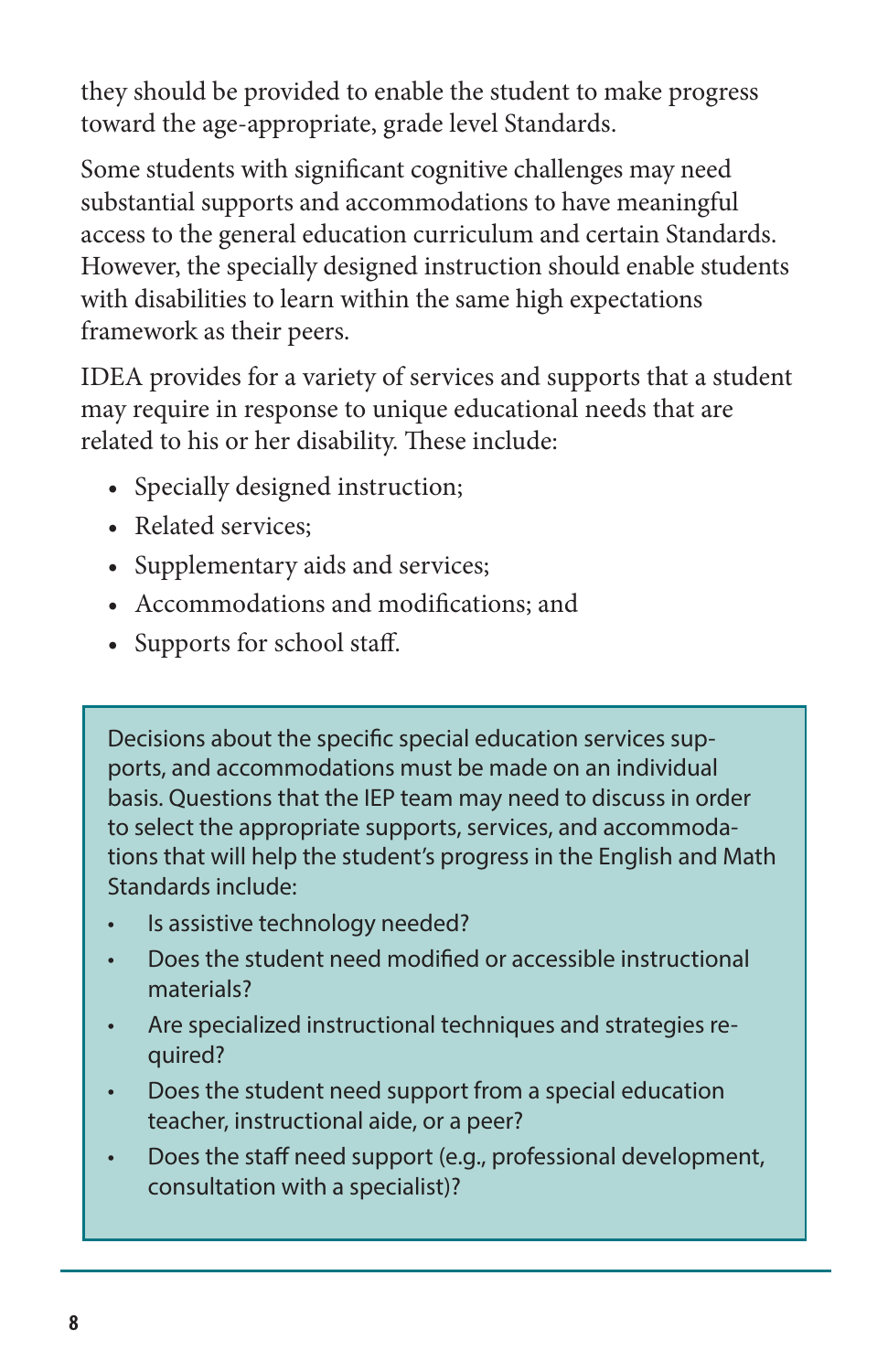#### *4. Evaluating and Reporting Student Progress*

It is important to describe in the IEP how the student's progress will be measured and reported to parents and the youth when appropriate. For the English and Math Standards, there are several key issues that should be considered when planning the collection, analyses, and reporting of student progress. Some issues relate to annual state assessments, and others relate to how a student's progress will be measured at different points in the school year.

State assessments are one component of the larger accountability system focused on student progress toward college and career readiness. All students, including students with disabilities, are required by federal law to participate in state assessments to measure their progress in achieving state standards.

In order to have an accurate picture of what the student has learned and the progress that has been made, some students with disabilities will need testing accommodations. Accommodations do not change the knowledge and skills being measured. Accommodations are changes to the test materials or testing procedures that allow the student to demonstrate the knowledge and skills he or she has learned. Some examples of test accommodations are use of a Braille version of the test, extended time, or breaks during testing. It is important that the student use the accommodations throughout the year, not only in the state assessment, so that the student can be familiar with and benefit from the needed accommodations.

In addition to participating in the state assessment, the progress of students with disabilities toward meeting the Standards will be monitored throughout the year. The assessments should provide information about:

- The skills and knowledge the student has learned;
- Whether the student can demonstrate the knowledge and skills independently or with instructional support; and
- The effectiveness of instructional strategies, materials, assistive technology, and other supports.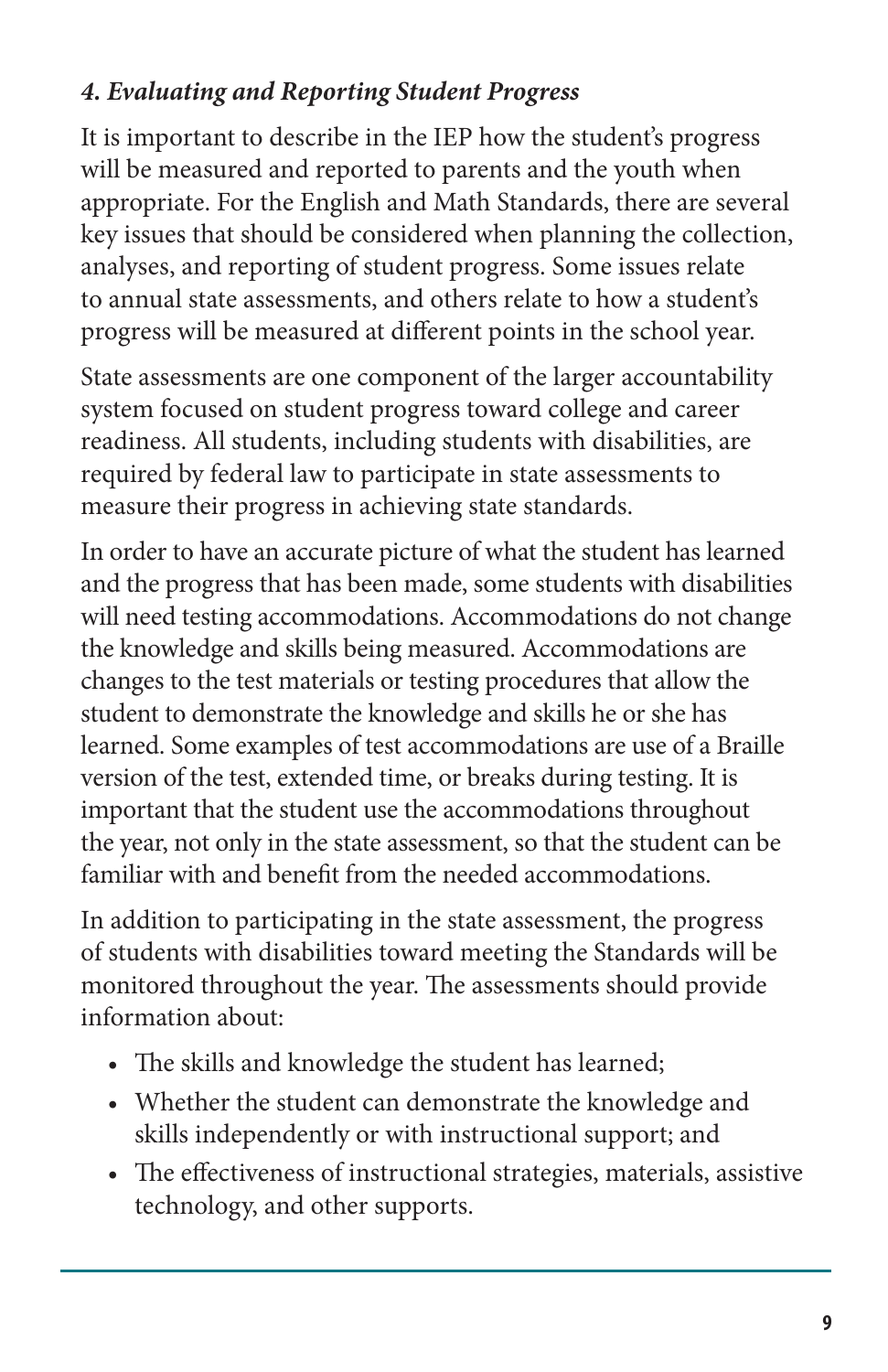The following best practices for progress monitoring can serve as a guide to the IEP team:

- Use evidence-based assessment approaches that are a direct measure of what has been taught in relation to the Standards (e.g. curriculum-based procedures, classroom assessments, analyses of a student's work);
- Assess on a frequent basis, using several methods to determine progress;
- Determine the degree of accuracy and level of independence demonstrated by the student;
- Use approaches that can identify large and small patterns of growth over time;
- Use assessment accommodations that will result in an accurate picture of what the student has learned;
- Report findings in a manner that is understandable, using visual displays, such as charts and portfolios.

All decisions regarding the participation of students with disabilities in **state assessments** should be made on an individual basis. These decisions include the following:

- Does the student need accommodations to participate in the state assessment?
- Does the student meet the state's criteria for participating in the alternate assessment?

Some of the most important issues that IEP teams need to consider when determining how to assess a student's progress toward **individualized instructional goals** are:

- How and when will the student's progress be assessed?
- What assessment accommodations, if any, are needed to make sure that an accurate picture of student progress is obtained?
- How and when will student progress be reported to the student's parents?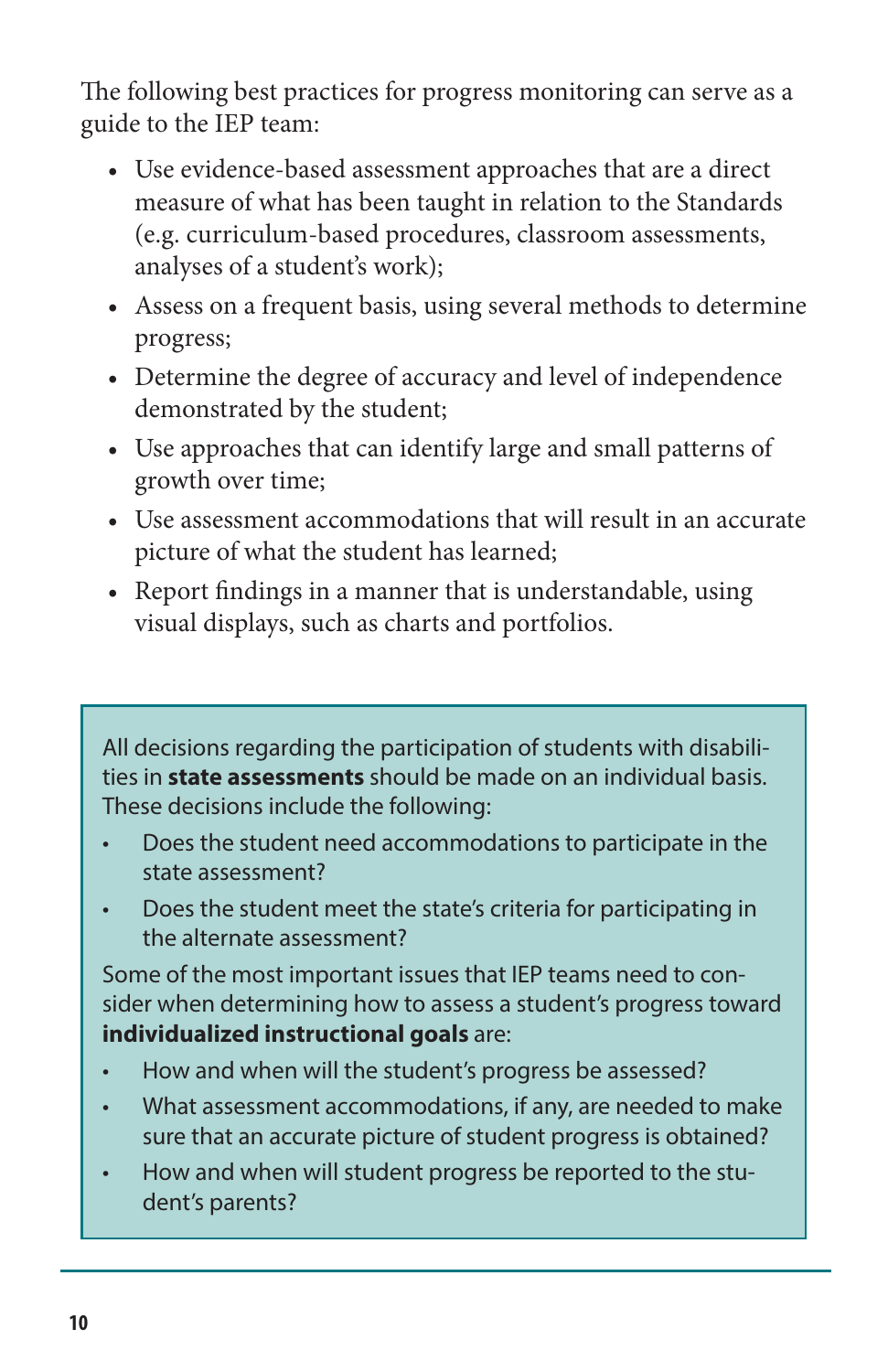## **Conclusion**

The development of College and Career Ready Standards is part of the larger educational accountability movement that aims to provide a quality education for all students. The Standards initiative offers both opportunities and challenges for parents and educators responsible for the design and delivery of educational programs for students with disabilities. It is important to have **high expectations** for all students and work toward positive outcomes during their K-12 school years and transition to the adult world. Through effective partnerships, families and educators can continue to work toward the goal of children and youth with disabilities achieving productive and meaningful lives.

## **Additional Information and Helpful Resources**

Parents can learn more about their state's adoption of the Standards and selection of statewide assessments by contacting their state department of education or parent center (http://www.parentcenterhub.org/find-your-center/).

#### **College and Career Ready Standards**

- College and Career Ready Standards: http://www.ed.gov/k-12reforms/standards
- Common Core State Standards Initiative: http://www.corestandards.org/
- Parents' Guide to Student Success: http://www.pta.org/parents/content.cfm?ItemNumber=2583

#### **IEP Planning**

- A Place to Start: Understanding the Present Level of Academic Achievement and Functional Performance Statement: http://www.pacer.org/parent/php/PHP-c186.pdf
- Understanding the Special Education Process: http://www.pacer.org/publications/pdfs/ALL17.pdf